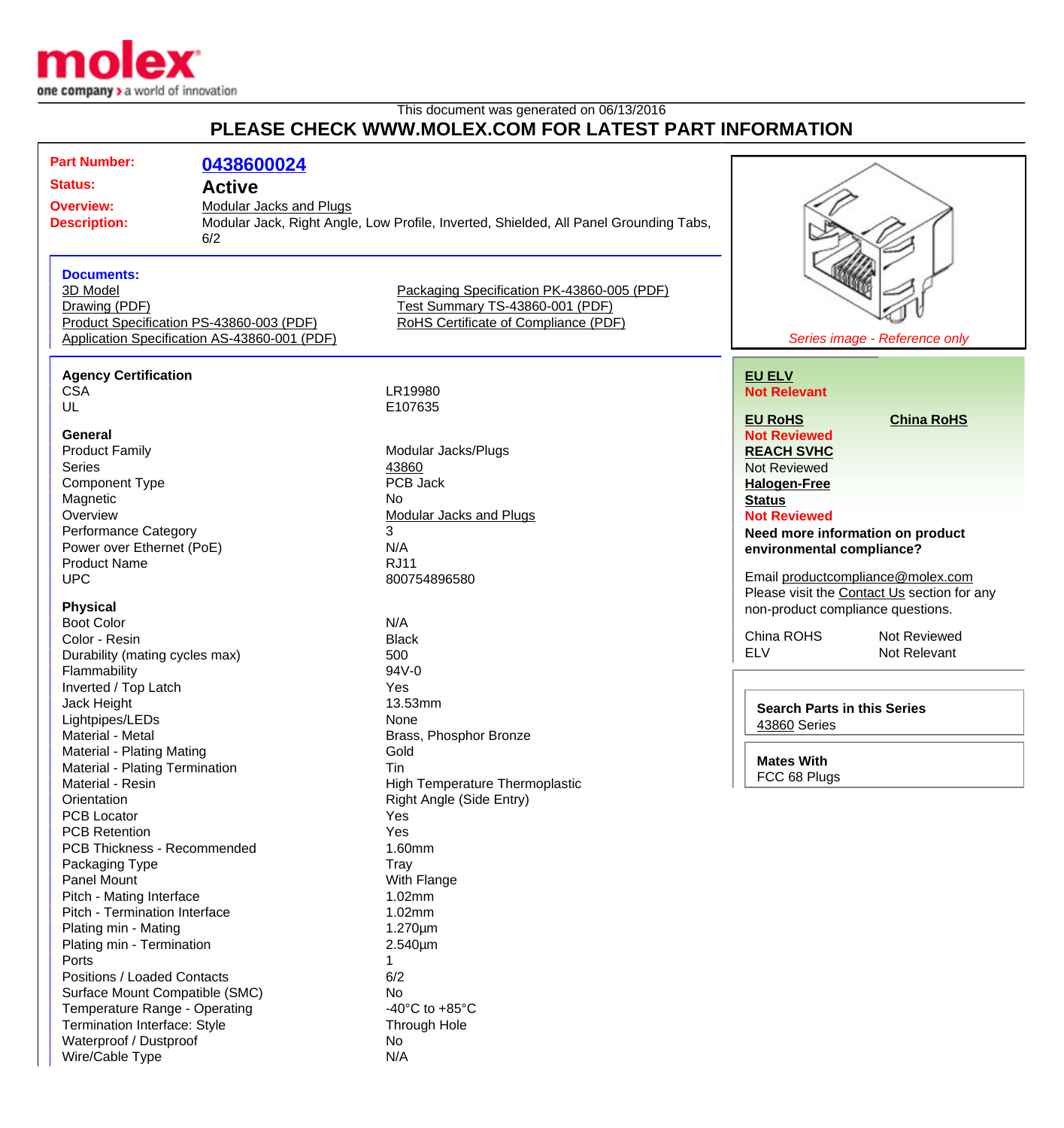| <b>Electrical</b><br>Current - Maximum per Contact<br>Grounding to PCB<br>Grounding to Panel<br>Shielded<br>Voltage - Maximum     | 1.5A<br>Yes<br>Yes<br><b>Yes</b><br>150V AC (RMS)                                                           |  |  |  |
|-----------------------------------------------------------------------------------------------------------------------------------|-------------------------------------------------------------------------------------------------------------|--|--|--|
| <b>Solder Process Data</b><br>Lead-freeProcess Capability                                                                         | WAVE                                                                                                        |  |  |  |
| <b>Material Info</b>                                                                                                              |                                                                                                             |  |  |  |
| <b>Reference - Drawing Numbers</b><br><b>Application Specification</b><br>Packaging Specification<br><b>Product Specification</b> | AS-43860-001<br>PK-43860-005<br>PS-43860-003, RPS-43860-004, RPS-43860-007,<br>RPS-43860-008, RPS-43860-013 |  |  |  |
| Sales Drawing<br><b>Test Summary</b>                                                                                              | SD-43860-001<br>TS-43860-001                                                                                |  |  |  |

## This document was generated on 06/13/2016 **PLEASE CHECK WWW.MOLEX.COM FOR LATEST PART INFORMATION**